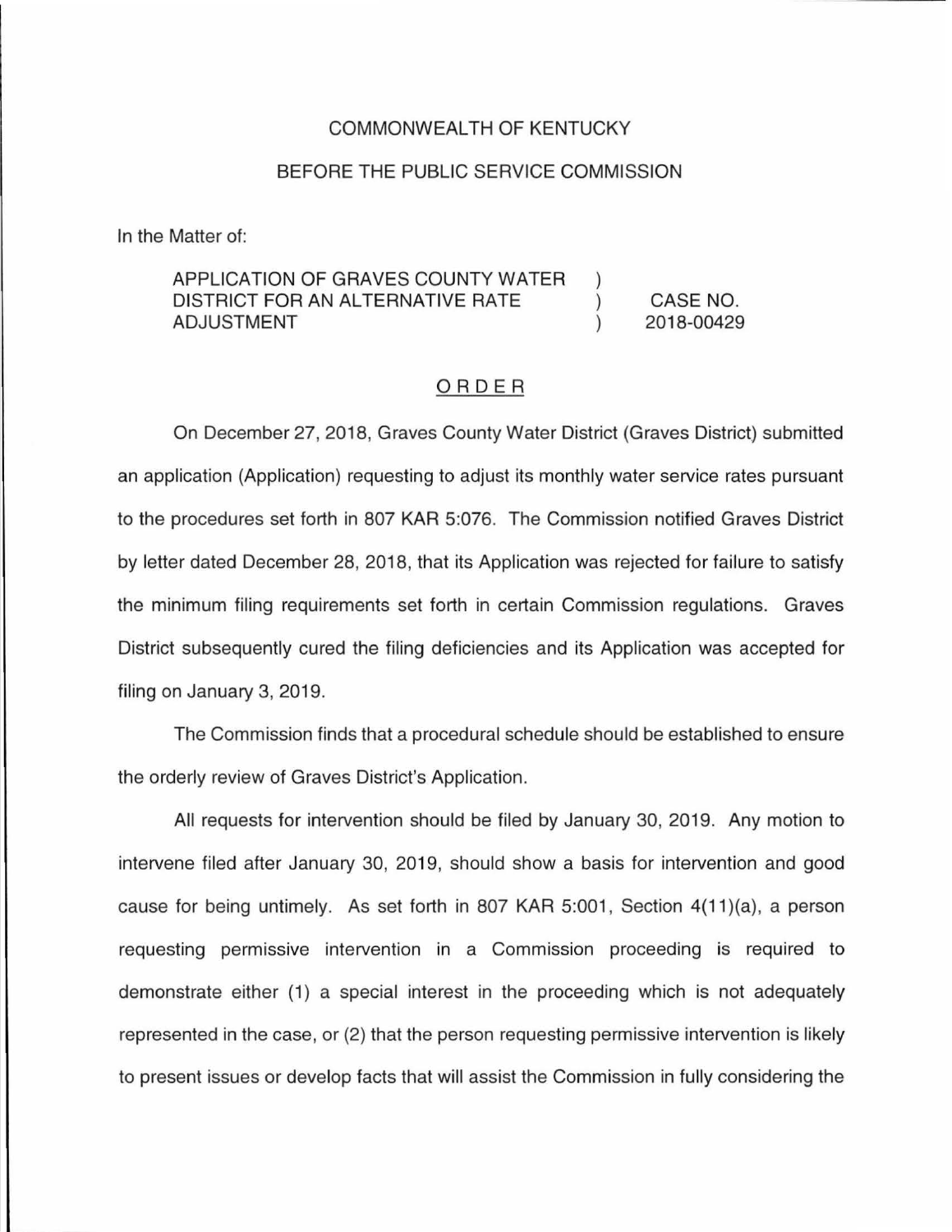matter without unduly complicating or disrupting the proceedings. Further, KRS 278.040(2) requires that a person seeking intervention must have an interest in the rates or service of a utility, as those are the only matters that are subject to the Commission's jurisdiction.

Based on the foregoing, the Commission further finds that any person requesting to intervene in a Commission proceeding must state with specificity the person's special interest that is not otherwise adequately represented or the issues and facts the person will present that will assist the Commission in fully considering the matter. A mere recitation of the quantity of water consumed by the movant or a general statement regarding a potential impact of possible modification of rates will not be deemed sufficient to establish a special interest.

Finding that a procedural schedule<sup>1</sup> should be established to ensure the orderly review of the Application, the Commission HEREBY ORDERS that:

1. No later than May 15, 2019, Commission Staff shall file with the Commission and serve upon all parties of record a written report (Staff Report) containing its findings and recommendations regarding Graves District's requested rate adjustment.

2. No later than 14 days after the date of the filing of the Commission Staff Report each party of record shall file with the Commission:

a. Its written comments on and any objections to the findings contained in the Commission Staff Report; and

b. Any additional evidence for the Commission to consider.

<sup>1</sup>No action is necessary to suspend the effective date of Graves District's proposed rates for service. Pursuant to 807 KAR 5:076, Section 7(1), an applicant who applies for a rate adjustment pursuant to the procedures set for in 807 KAR 5:076 may not place its proposed rates into effect until the Commission approves those rates or six months from the date of the filing of its application.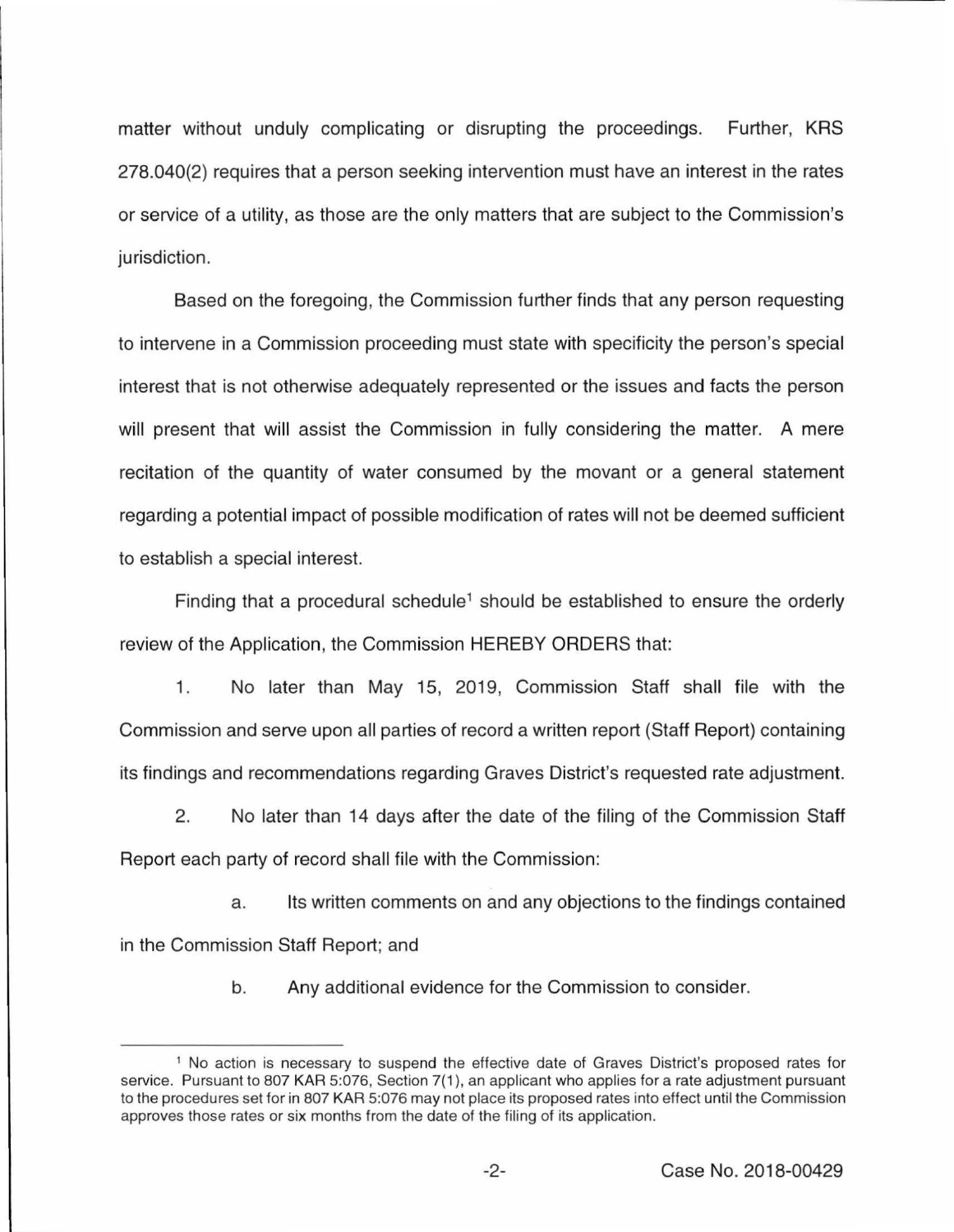3. If Commission Staff finds that Graves District's financial condition supports a higher rate than Graves District proposes or the assessment of an additional rate or charge not proposed in Graves District's Application, Graves District in its response to the Commission Staff Report shall also state its position in writing on whether the Commission should authorize the assessment of the higher rate or the additional rate or charge.

4. If Commission Staff finds that changes should be made to the manner in which Graves District accounts for the depreciation of Graves District's assets, Graves District in its response to the Commission Staff Report shall also state its position in writing on whether the Commission should require Graves District to implement the proposed change for accounting purposes.

5. A party's failure to file written objections to a finding contained in the Commission Staff Report within 14 days after the date of the filing of the Commission Staff Report shall be deemed a waiver of all objections to that finding.

6. If a party requests a hearing or informal conference, then the party shall make the request in its written comments and state the reason why a hearing or informal conference is necessary.

7. A party's failure to request a hearing or informal conference in the party's written response shall be deemed a waiver of all rights to a hearing on the Application and a request that the case stand submitted for decision.

8. A party's failure to file a written response within 14 days after the date of the filing of the Staff Report shall be deemed a waiver of all rights to a hearing on the Application.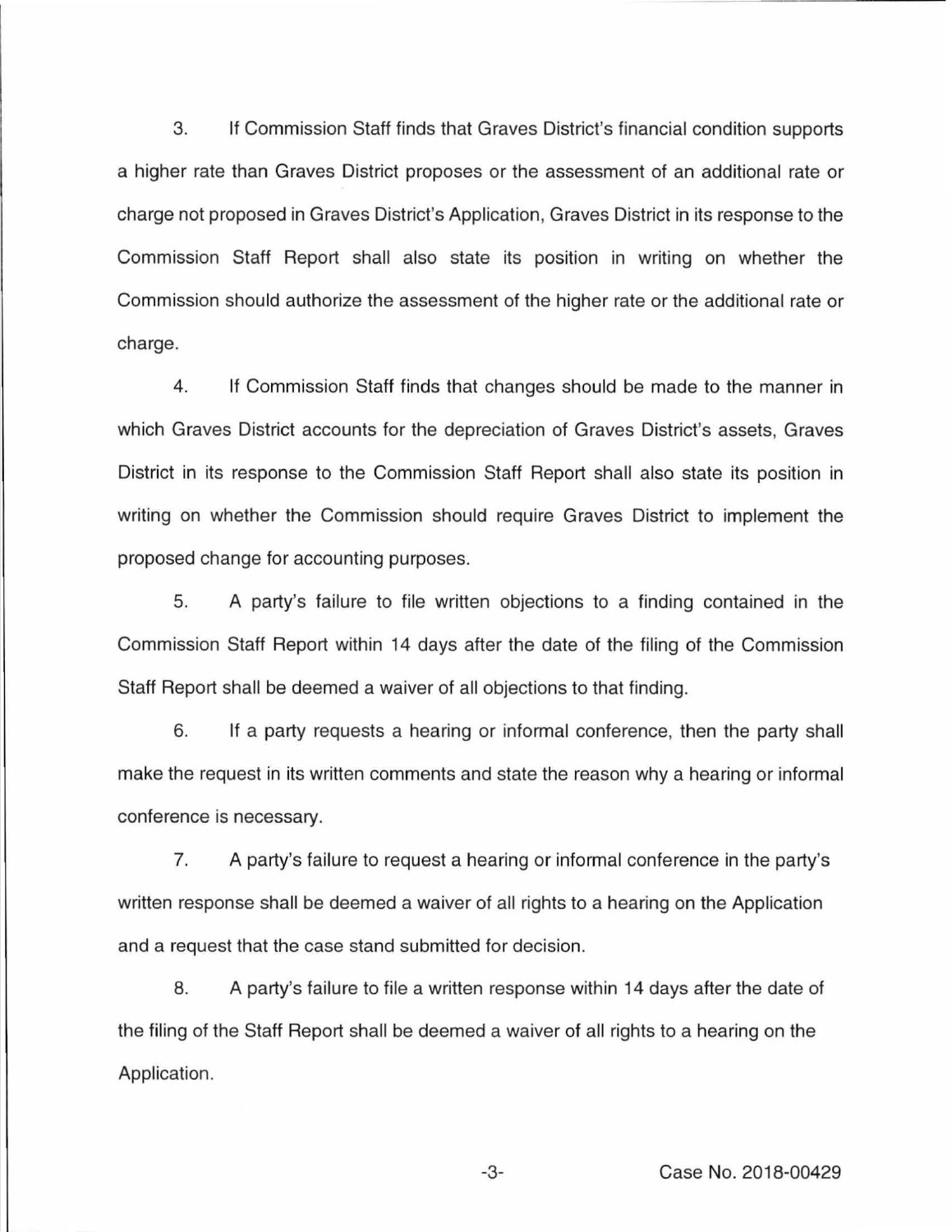9. All requests for intervention shall be filed by January 30, 2019.

10. Any motion to intervene filed after January 30, 2019, shall show a basis for intervention and good cause for being untimely. If the untimely motion is granted, the movant shall accept and abide by the existing procedural schedule established for this proceeding.

# [REMAINDER OF PAGE INTENTIONALLY LEFT BLANK]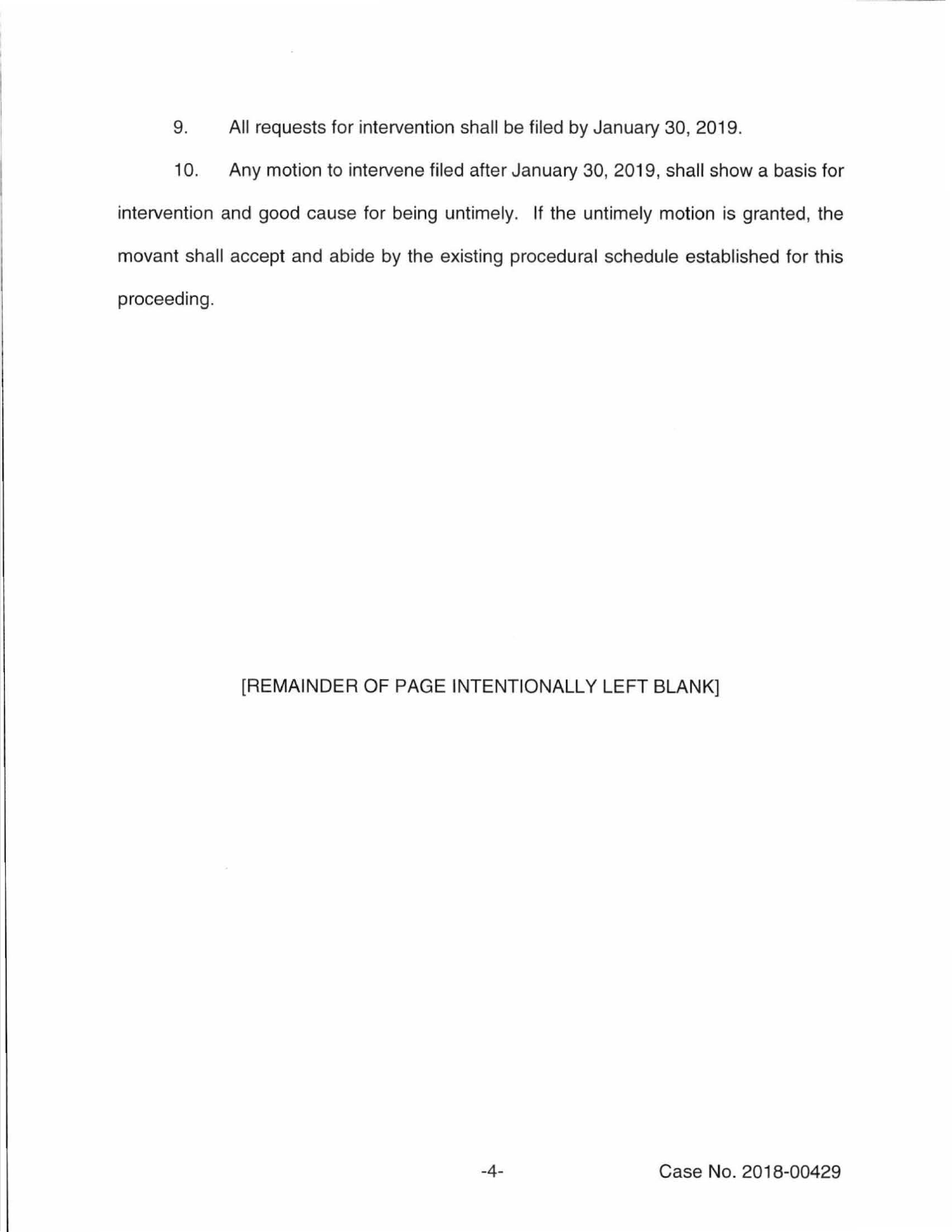By the Commission



ATTEST:

R. Purson Executive Director

Case No. 2018-00429